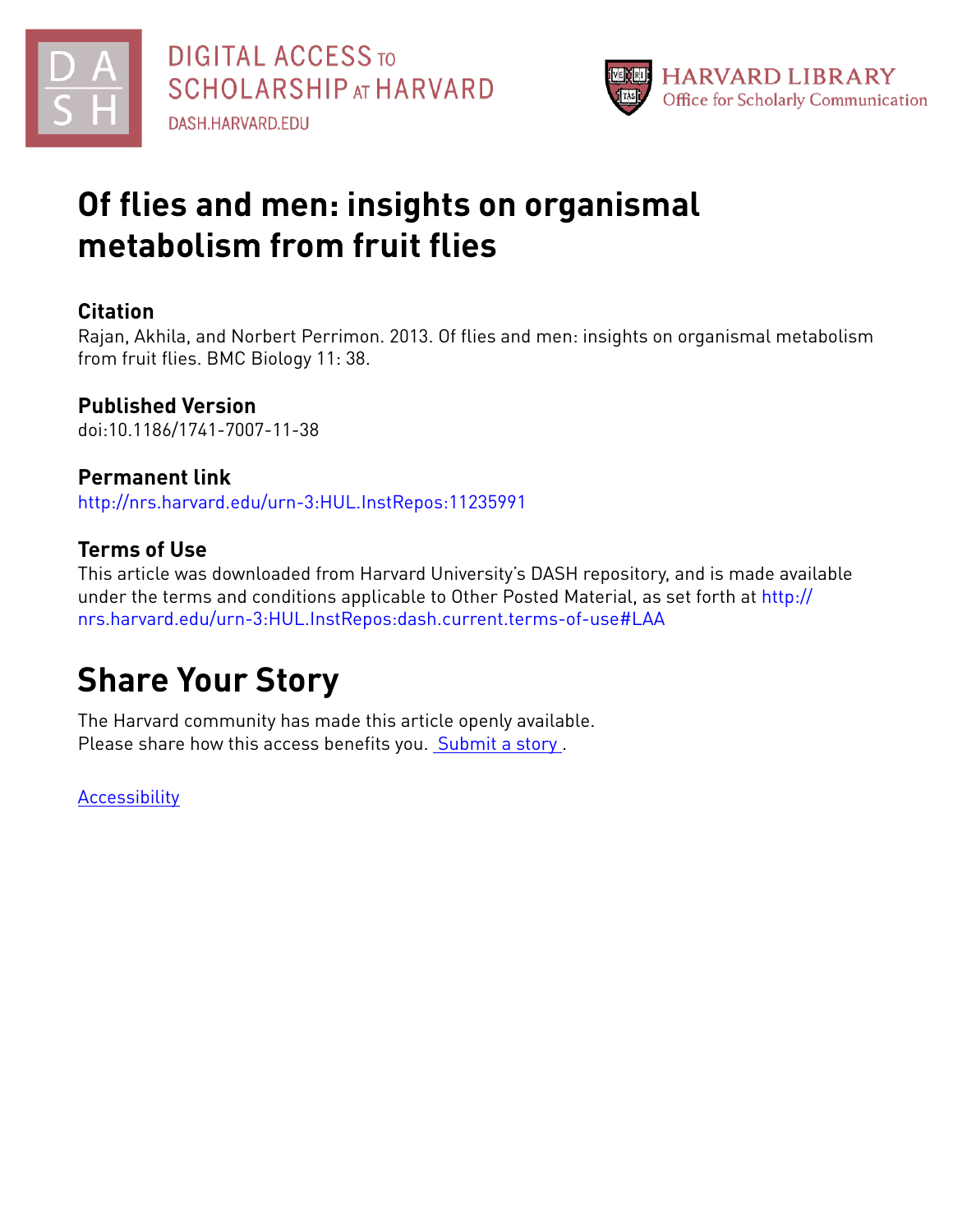**10th anniversary**



**OPINION Open Access**

# Of flies and men: insights on organismal metabolism from fruit flies

Akhila Rajan<sup>1,\*</sup> and Norbert Perrimon<sup>1,2,\*</sup>

### **Abstract**

The fruit fly *Drosophila* has contributed significantly to our general understanding of the basic principles of signaling, cell and developmental biology, and neurobiology. However, answers to questions pertaining to energy metabolism have been so far mostly addressed in more complex model organisms such as mice. We review in this article recent studies that show how the genetic tractability and simplicity of *Drosophila* are being used to identify novel regulatory mechanisms at the organismal level, and to query the co-ordination between energy metabolism and other processes such as neurodegeneration, circadian rhythms, immunity, and tumor biology.

Proteins, fats and sugars make up a large proportion of the food we consume. These macromolecules are broken down by evolutionarily conserved biochemical pathways – such as glycolysis, the citric acid cycle and oxidative phosphorylation – to generate the primary energy currency of cells, ATP, and other requisite biomolecules in our body. When nutritional supply exceeds the energy needs, the excess is stored for use at a later time point, such as during starvation, stress or infections. There is a constant flux in the nutritional supply and in the energy needs of an organism. Hence, strategies that maintain a steady state under varying nutritional conditions – referred to as energy homeostasis – are crucial for the healthy functioning of an individual. Inability to effectively maintain energy homeostasis results in the development of metabolic disorders like obesity, anorexia and diabetes. Complex metabolic syndromes, with the associated risk of cardiovascular diseases, afflict more than 34% of the adult population in the United States [1],

\*Correspondence: akhila@genetics.med.harvard.edu; perrimon@receptor.med. harvard.edu

Full list of author information is available at the end of the article

making it expedient to dissect the molecular mechanisms underlying energy homeostasis.

Although *Drosophila* and humans diverged several hundred million years ago, significant insights have been derived from genetic studies in fruit flies. The genes that determine the body plan and development of fruit flies are evolutionarily conserved and have been found to be crucial also during the early development of human embryos [2,3]. Fundamental components of signaling pathways, including wingless, notch and hedgehog, were originally identified and characterized in fruit flies. Flies are long established as one of the prime models for research in developmental biology, cell biology and neurobiology, but it is only in the past decade that they have been significantly deployed to dissect energy metabolism. This lag is partly attributable to the lack of robust assays for lipid and carbohydrate metabolism and an under-appreciation of the extent to which *Drosophila* organ systems have functional analogues to vertebrate counterparts. This gap is being filled, however, by a number of recent studies that have led to the characterization of physiological roles for different organs in energy homeostasis in the fly (reviewed in [4-9]).

In this article, we summarize the rationale for using *Drosophila* as a model for the study of human metabolism, and then discuss in detail a few recent examples that have provided significant and novel insights into organismal metabolism.

#### **Parallels between** *Drosophila* **and human physiology**

Many of the organ systems of flies are obviously analogous to those of their vertebrate counterparts: the gut absorbs nutrients, the fat body stores nutrients and functions as a nutrient sensor [10]. The *Drosophila* heart, a linear tube separated into four compartments by rudimentary valves, is essential for the circulation of nutrients and immune cells; but flies have an open circulatory system, rather than a vascular blood system, and oxygen is delivered by an independent tracheal



© 2013 Rajan and Perrimon; licensee BioMed Central Ltd. This is an Open Access article distributed under the terms of the Creative Commons Attribution License (http://creativecommons.org/licenses/by/2.0), which permits unrestricted use, distribution, and reproduction in any medium, provided the original work is properly cited.

<sup>1</sup> Department of Genetics, Harvard Medical School, 77 Avenue Louis Pasteur, Boston, MA 02115, USA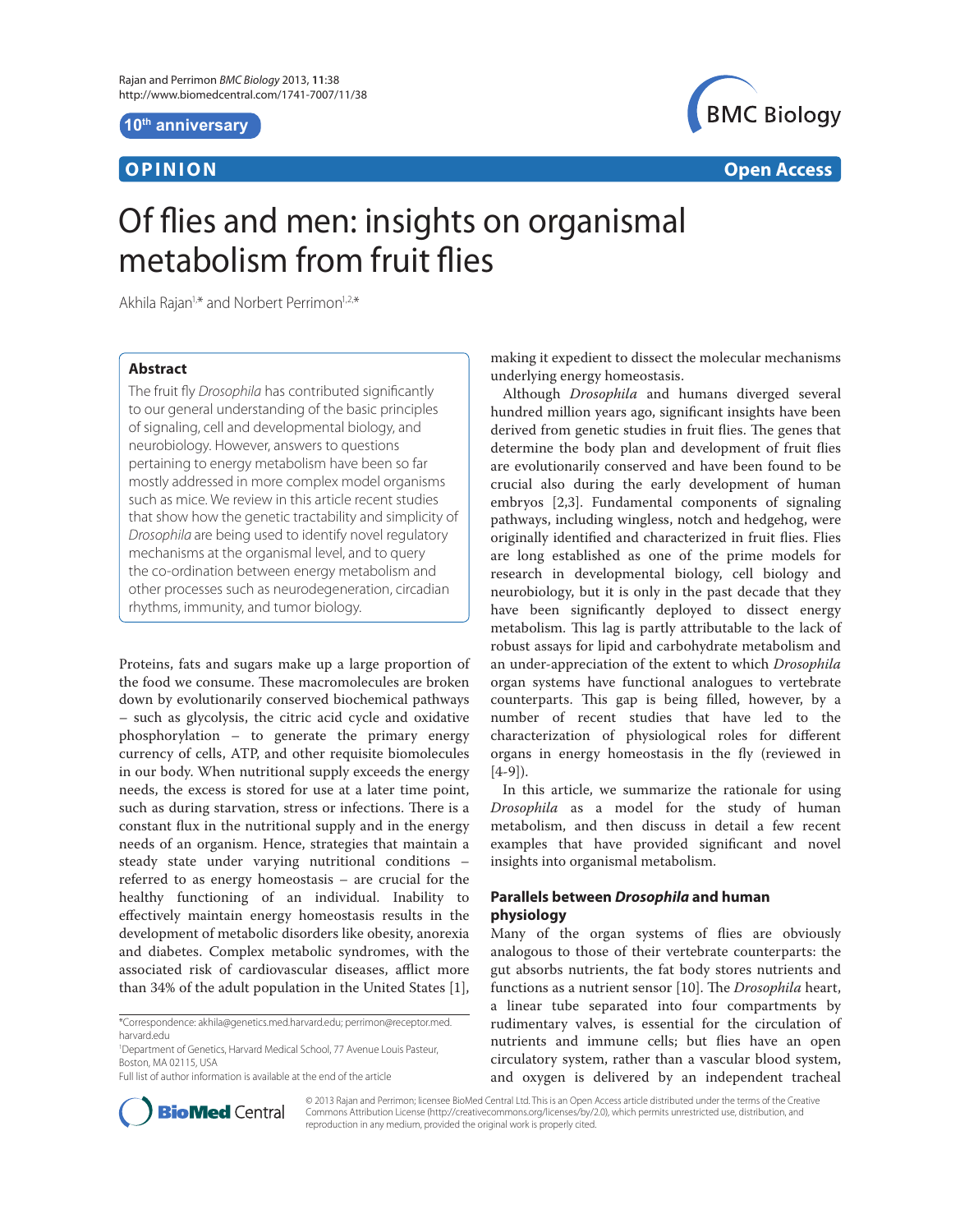system. This uncoupling allows specific aspects of metabolic dysfunction and heart function to be explored without compromising viability. Indeed, the fly has recently emerged as a model for the study of age-related heart dysfunction and polygenic cardiomyopathies (reviewed in [11,12]), providing insights into high-fatand sugar-induced cardiac dysfunction [13,14].

The insect Malpighian tubules perform basic functions of the kidney such as transport, excretion, and osmoregulation, and fly nephrocytes, a second class of excretory cells present in the body cavity [15], are akin to vertebrate podocytes (cells in the kidney that ultra-filter blood to urine), and are crucial for dealing with metabolic stress and detoxification. It has been argued on the basis of gene expression profiling and the identification of nephrocytes that podocyte biology and renal function can be explored in the fruit fly system [16].

#### **Regulation of metabolism in** *Drosophila* **and mammalian systems**

Two key proteins, insulin and adipokinetic hormone (AKH, the fly glucagon) are responsible for regulating carbohydrate and lipid homeostasis. Insulin producing cells (IPCs) in the median neurosecretory (mNSC) region of the fly brain are akin to the pancreatic β cells. Corpora cardiaca (CC) cells located in the ring gland (neuroendocrine organ) secrete AKH and are reminiscent of pancreatic α cells (Figure 1). While insulin promotes the uptake of sugar by tissues from the blood (hemolymph in flies) and its storage as glycogen and fats, AKH is secreted during starvation conditions to break down glycogen and fats [17].

Flies express eight *Drosophila* insulin like peptides (Dilps), which are counterparts of the mammalian insulin and insulin-like growth factors. Among them, Dilp 2, 3 and 5 are expressed in the IPCs [18]. Under conditions of nutrient surplus, Dilps are released from the IPCs [19]. Consistent with their role in maintaining carbohydrate homeostasis, ablation of the IPCs results in elevated circulating sugars [20]. Similar developmental programs are involved in the specification of the IPCs in *Drosophila* and pancreatic β cells in mammals. IPCs develop from a pair of neural stem cells and their differentiation is under the control of the transcription factor Eyeless*,* whose mammalian homolog, Pax6, is also required for pancreatic beta-cell specification [21]. Deletion of *Dilp 1-5* results in phenotypes that model type I diabetes, and include elevated circulating sugar levels, reduced stored fat and initiation of starvation responses, such as autophagy, despite adequate nutrition [22]. Finally, in adult flies, high fat diets (HFDs) and high sugar diets (HSDs) induce obesity and insulin resistance [23-25], suggesting that the molecular mechanisms of insulin resistance are conserved.

The fat body serves as a lipid store similar to the white adipose tissue in mammals. It stores lipids as triacylglycerol (TAG) packed into lipid droplets. A delicate balance between fat storage and breakdown is crucial to maintain energy homeostasis. Under conditions of nutrient deprivation, fat mobilization is triggered by the release from CC cells of AKH, which activates the

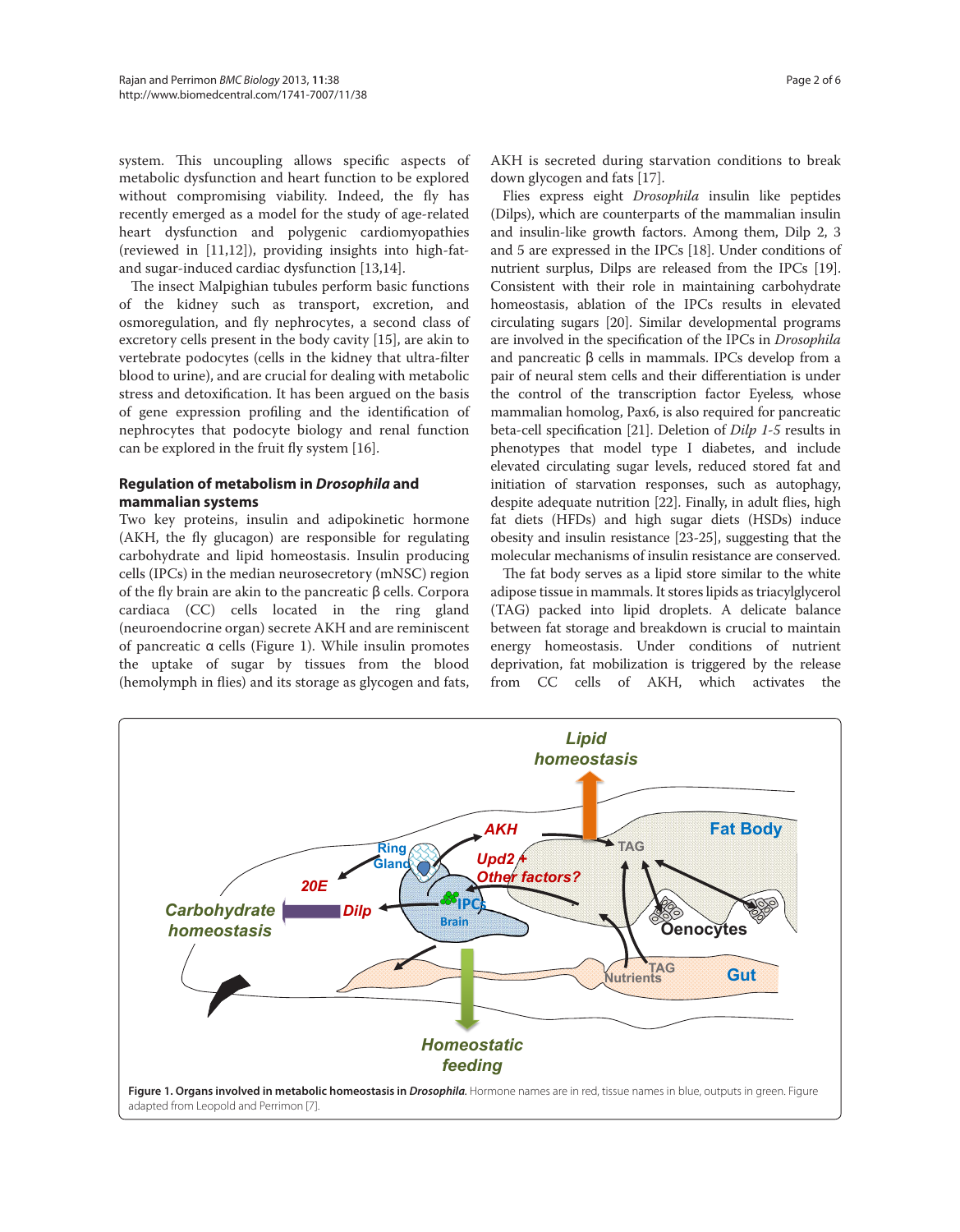G-protein-coupled receptor AKHR to promote lipolysis and glycogen breakdown [17,26]. Key components of lipolysis are evolutionarily conserved between mammals and *Drosophila*, as exemplified by studies on the lipase Brummer (Bmm), the ortholog of the primary mammalian lipase ATGL [27], which is required for basal levels of lipolysis. As with *ATGL* mutant mice, *Bmm* flies are obese and starvation-sensitive due to their inability to mobilize fat stores during starvation. Another key lipase in mammals is HSL (hormone sensitive lipase), which is required for lipolysis under starvation conditions; its *Drosophila* homolog plays a similar part in lipid mobilization [28]. The recruitment of lipases to lipid droplets is controlled by perilipin proteins that associate with lipid droplets to promote lipid storage and controlled lipolysis. Two perilipins have been characterized in flies [29]: Lsd-2 promotes fat storage as mutants of *Lsd-2* are lean and starvation sensitive [30]; and *perilipin-1* mutants display adult onset obesity and hyperphagia [31], suggesting a role for this molecule in controlled access of the lipid droplets to lipolytic enzymes. Together these studies suggest that *Drosophila* is a suitable system for the study of lipid metabolism.

Until recently, it was thought that fruit flies lacked the crucial human adiposity signal Leptin, believed to be a molecule exclusive to vertebrates. However, a JAK/STAT pathway ligand, Unpaired 2 (Upd2), has been shown to be the functional analogue of human Leptin, with a specific role in the fly fat body in the stimulation of insulin secretion in response to fats in the diet. Remarkably, the nature of the neural circuits through which Upd2 exerts its effects on insulin secretion is very similar to that of the modules on which Leptin acts [32], suggesting that questions pertaining to human Leptin biology can now be addressed in the fly.

In addition to the Leptin-like neuronal circuits, others that sense nutrients are present and have been proposed to be similar to the hypothalamic circuits in humans [33]. For example, a number of neural components that have parallels in mammalian brain, including neuropeptide F (NPF, ortholog of mammalian neuropeptide Y), serotonergic circuits and hugin neurons that affect feeding, have been discovered in flies [34-36]. Sophisticated behavioral assays have shown how signaling by NPF in olfactory sensory neurons couples hunger state to foraging behavior and how increased insulin signaling under conditions of nutrient surplus inhibits the motivation to feed [37]. Flies also have internal nutrient sensors that regulate food consumption on the basis of its nutritional value [38-40]. Fructosesensing brain neurons have recently been shown to have a receptor called Gr43A that senses levels of fructose in the hemolymph, and controls feeding behavior in a satiation-dependent manner [41].

These examples highlight the parallels between the mammalian and fruit fly systems, and provide compelling evidence for the evolutionary conservation of metabolic regulation. In recent years, studies on fly metabolism have progressed from simply documenting the relevance of *Drosophila* to human biology, to providing novel insights on mechanisms underlying metabolic regulation. In the sections below, we give a few examples.

#### **New roles for translation inhibitor 4EBP in stress and lifespan extension**

Several studies have established in various model systems (yeast to mice) that nutrient availability alters insulin signaling. The target of rapamycin (TOR) protein kinase is the growth regulatory target of insulin signaling in well fed animals [42,43]. TOR also cell-autonomously responds to amino acids, ATP and oxygen [44]. Thus, TOR signaling connects the intracellular state with the external nutritional status. One of the primary phosphorylation targets of TOR is the translation inhibitor 4EBP [45]. Previous work in mammalian tissue culture assays had implicated 4EBP as a growth regulator, but studies in flies have led to reconsideration of this model, because *4EBP* mutant flies show no abnormalities of development or organismal growth, but have severe defects of lipid metabolism [46]. Specifically, *4EBP* steady-state mRNA levels are up-regulated under conditions of stress or starvation, and *4EBP* mutants exhibit impaired survival under starvation. The starvation sensitivity of the *4EBP* mutants has been attributed to impaired fat mobilization, because the mutants burn their fat stores more rapidly than wild-type controls. These findings suggest that 4EBP acts as a metabolic regulator under stress conditions [47].

Evidence from studies on the extension of lifespan by dietary restriction in flies is also consistent with 4EBP as a metabolic regulator under conditions of stress [47]. Although it is ordinarily an inhibitor of translation, 4EBP can selectively increase translation in stress conditions. Indeed, the translation of genes encoding components of the mitochondrial electron transport chain, and thus mitochondrial activity, were found to be up-regulated by dietary restriction in a 4EBP-dependent fashion. The extension of lifespan by dietary restriction was abolished in *4EBP* mutant flies, in which the increase in mitochondrial activity failed to occur. Together, these results suggest that during nutrient stress, a 4EBPmediated metabolic shift toward increased mitochondrial function prolongs lifetime [47].

#### **A neuronal role for S6K in nutritional choice and hunger driven behavior**

The other primary target of TOR is the kinase S6K. In the presence of amino acids, S6K is activated by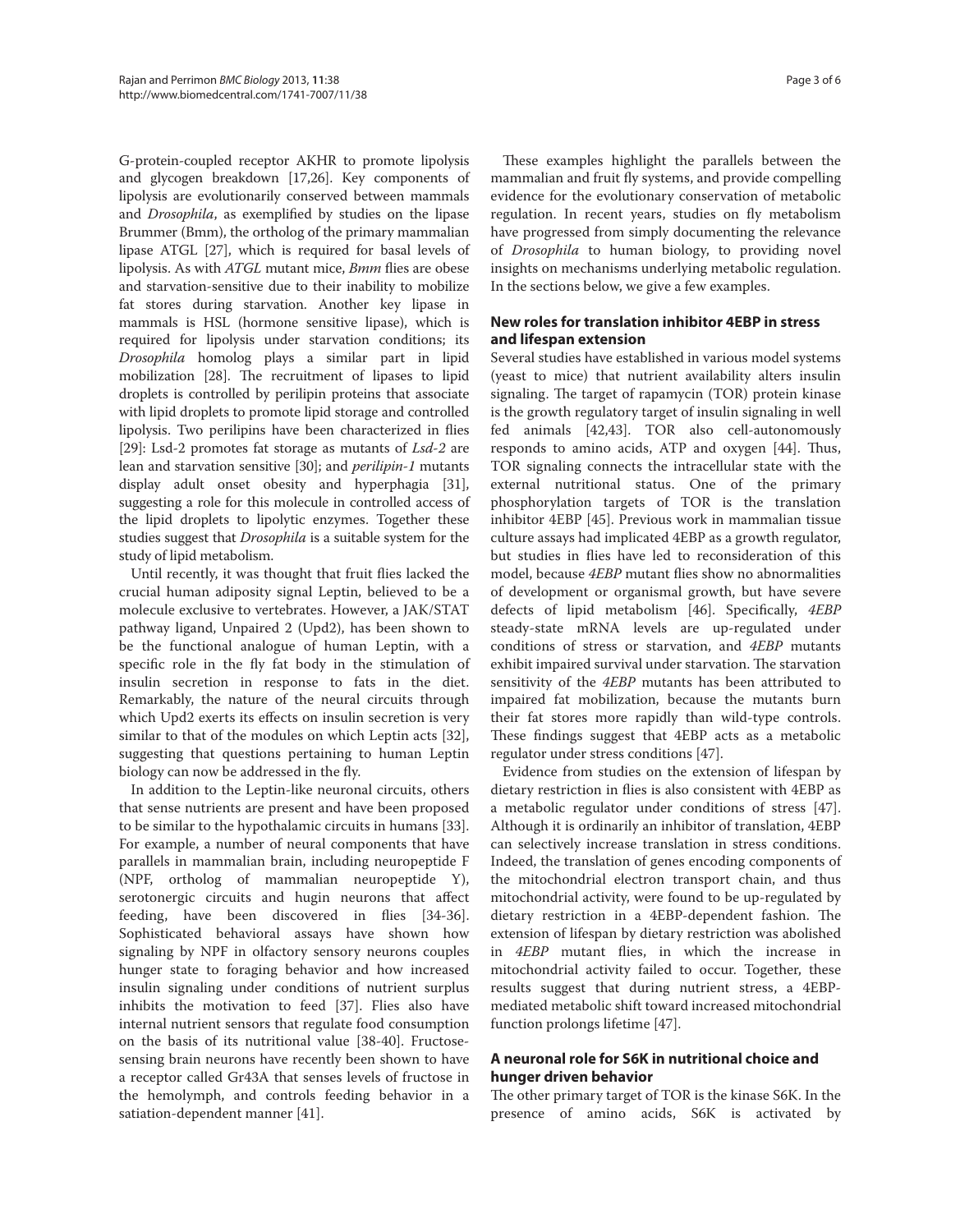phosphorylation and promotes mRNA translation and growth. *Drosophila* studies have identified a novel role for S6K in neurons, revealing that it regulates nutrient choice [48,49] and hunger-driven behaviors [50]. All organisms, including fruit flies, choose between different nutritional sources (for example, carbohydrates versus proteins). In nutrient balancing assays – where flies were deprived of either sugars or proteins for three days and then were presented a diet that provided a choice between sugars or protein – flies selectively consumed nutrients that were lacking in their previous diet, thus regaining nutrient homeostasis. These studies also showed that activation of neuronal S6K was crucial for flies to make such a value-based nutritional decision.

#### **Altered lipid metabolism in human neurodegenerative disease models**

Given the energy needs of neuronal cells, it is not surprising that deficits in energy metabolism manifest themselves most prominently in neuronal cell types. Genes that play a role in lipid homeostasis and mitochondrial function have been linked to adult onset neurodegeneration and have been extensively reviewed elsewhere [4,51,52]. Here we discuss insights obtained from a fly model of Friedreich's ataxia (FRDA) [53]. FRDA is the most common form of an autosomal recessive neurodegenerative disease affecting the central and peripheral nervous systems. It is caused by reduced expression of the mitochondrial protein frataxin, whose deficiency affects citric acid cycle function. Diabetes is a typical symptom of FRDA patients, and electron microscopic analysis of the neurons and cardiac muscles in mouse models shows an increase in lipid droplets [54], suggesting that there may be changes in lipid metabolism. To pursue further the role played by abnormal lipid metabolism in FRDA pathogenesis, *Drosophila* frataxin was removed from glial cells (neuronal support cells) by RNA interference (RNAi). This resulted in increased lipid droplet accumulation in glial cells and increased sensitivity to oxidative insults, neurodegeneration and impairment in locomotor activity. Interestingly, overexpression of *Glial Lazarillo* (*GLaz*) – the *Drosophila*  homolog of human apolipoprotein D, a carrier protein of lipids – confers a protective effect on the *Frataxin-RNAi* flies. These studies suggest for the first time a specific requirement for frataxin in glial cells, and open the possibility that the control of lipid metabolism by apolipoproteins could represent a new strategy for the treatment of FRDA patients.

#### **The Warburg effect in** *Drosophila* **development**

While the physiology of growth control in insects is very different from that of mammals, a recent study highlights an interesting parallel between metabolic regulation in *Drosophila* larval growth and that of tumor growth [55]. *Drosophila* goes through six different developmental stages – embryonic, three larval, pupal, and adult – stimulated by pulses of the steroid hormone ecdysone [56], which provide a recognized system for studying the interplay between metabolism, nutrition and interplay between metabolism, nutrition and development (see review [57]). The single *Drosophila*  ortholog of the estrogen-related receptor, dERR, has been found to play a key role in carbohydrate and triacylglycerol metabolism. *dERR* mutants die as secondinstar larvae with very high circulating sugar levels and very low triacylglycerol levels because of metabolic defects resulting from a decrease in aerobic glycolysis and pentose phosphate shunt. Hence, *dERR* promotes a proliferative metabolic program favoring the conversion of carbohydrates to biomass during larval development. This is reminiscent of the metabolic state of cancer cells, which use aerobic glycolysis to convert nutrients into biomass as opposed to energy, a metabolic adaptation to sustained growth known as the Warburg effect [58]. The authors of the paper point out that the three mammalian ERRs are associated with cancer progression, suggesting an ancestral framework for the association between ERRs and rapid growth.

#### **High-throughput screens to identify novel players in lipid metabolism**

The power of the *Drosophila* system is the opportunity it offers to use high-throughput screens with robust assays to identify novel players in fundamental processes. This is well illustrated by recent genome-wide screens in both flies and in *Drosophila* S2 cells. For example, a genomewide transgenic RNAi screen in adult flies for altered triglyceride levels identified a role for hedgehog signaling in adipocyte determination [2]. The screen identified a large number of genes already known to play a key part in mammalian fat or lipid metabolism, as well as a plethora of candidate genes for a role in the regulation of triacylglycerol storage, a large proportion of which had no previous annotated biological function. Another study [59] used buoyancy-based screen of *Drosophila* larvae to identify fat-storage mutants. Finally, a screen for regulators of lipid droplet formation and utilization in *Drosophila* S2 cells was the first to identify a requirement for functional Golgi vesicular transport in lipolysis [60]. The tools available in *Drosophila* to allow effective genetic screens are likely continue to identify novel regulatory mechanisms to inform investigations in mammalian systems.

In addition to the examples cited above, studies in *Drosophila* have identified links between the complex processes of immunity and circadian rhythms and that of organismal metabolism (reviewed in [5]). For example, the gut microbiota was recently found to influence host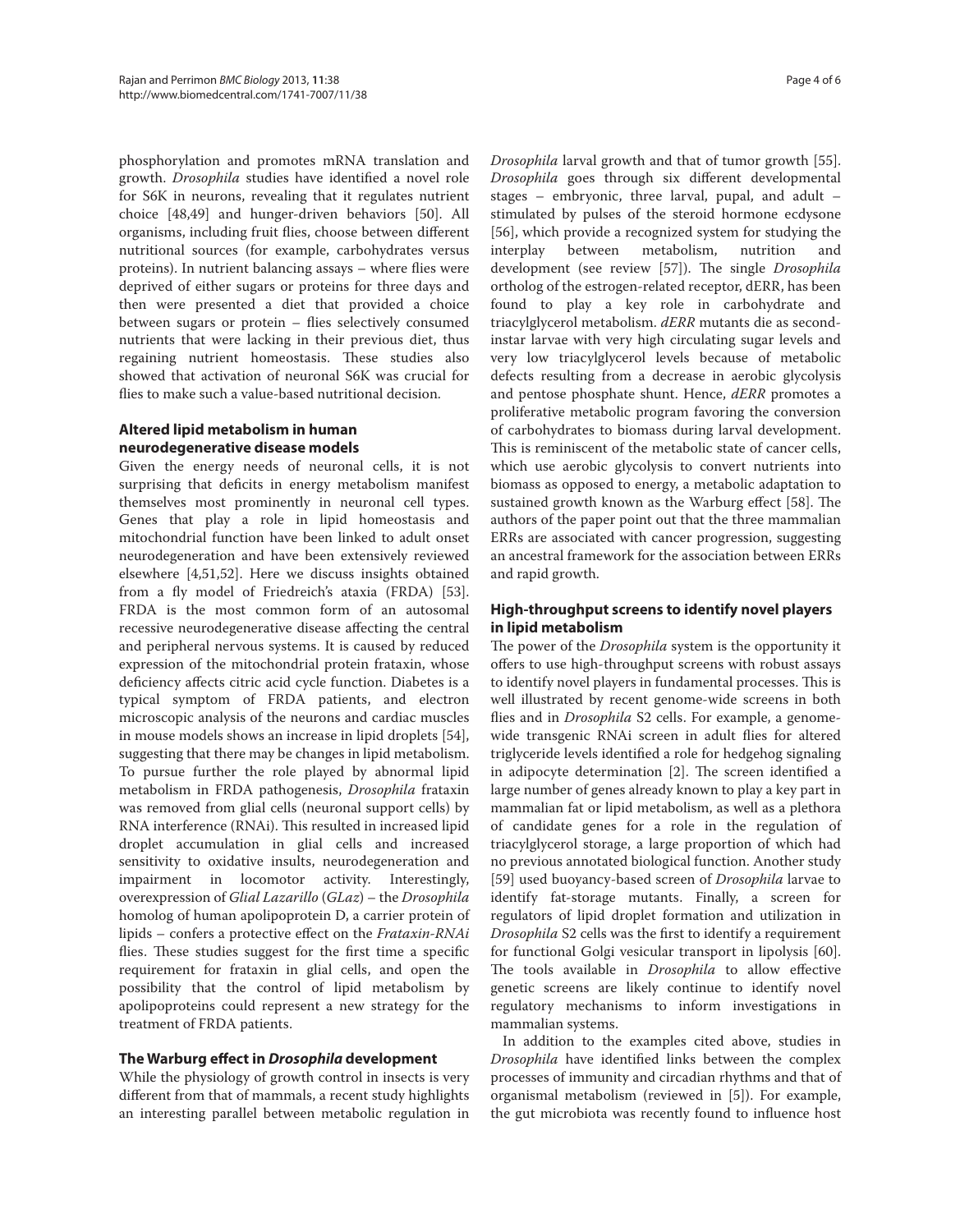metabolism by impinging on TOR signaling [61]. Similarly, regulation of circadian factors by posttranslational sugar modifications in response to nutrient status has been observed in fruit flies and found to be conserved in mice [62,63]. In the future, we can expect more contributions from such studies in *Drosophila* to inform us of how inter-organ communication signals contribute to organismal metabolic homeostasis.

This article is part of the *BMC Biology* tenth anniversary series. Other articles in this series can be found at http://www.biomedcentral.com/ bmcbiol/series/tenthanniversary.

#### **Author details**

1 Department of Genetics, Harvard Medical School, 77 Avenue Louis Pasteur, Boston, MA 02115, USA. 2 Howard Hughes Medical Institute, 77 Avenue Louis Pasteur, Boston, MA 02115, USA

#### Published: 15 April 2013

#### **References**

- 1. Ervin RB: Prevalence of metabolic syndrome among adults 20 years of age and over, by sex, age, race and ethnicity, and body mass index: United States, 2003-2006. *Natl Health Stat Rep* 2009, 13:1-8.
- 2. Nusslein-Volhard C, Wieschaus E: Mutations affecting segment number and polarity in Drosophila. *Nature* 1980, 287:795-801.
- Nickel W, Seedorf M: Unconventional mechanisms of protein transport to the cell surface of eukaryotic cells. *Annu Rev Cell Dev Biol* 2008, 24:287-308.
- 4. Baker KD, Thummel CS: Diabetic larvae and obese flies-emerging studies of metabolism in Drosophila. *Cell Metab* 2007, 6:257-266.
- 5. Rajan A, Perrimon N: Drosophila as a model for interorgan communication: lessons from studies on energy homeostasis. *Dev Cell* 2011, 21:29-31.
- 6. Melcher C, Bader R, Pankratz MJ: Amino acids, taste circuits, and feeding behavior in Drosophila: towards understanding the psychology of feeding in flies and man. *J Endocrinol* 2007, 192:467-472.
- 7. Leopold P, Perrimon N: Drosophila and the genetics of the internal milieu. *Nature* 2007, 450:186-188.
- 8. Kühnlein RP: Drosophila as a lipotoxicity model organism--more than a promise? *Biochim Biophys Acta* 2010, 1801:215-221.
- 9. Bharucha KN: The epicurean fly: using Drosophila melanogaster to study metabolism. *Pediatr Res* 2009, 65:132-137.
- 10. Colombani J, Raisin S, Pantalacci S, Radimerski T, Montagne J, Leopold P: A nutrient sensor mechanism controls Drosophila growth. *Cell* 2003, 114:739-749.
- 11. Nishimura M, Ocorr K, Bodmer R, Cartry J: Drosophila as a model to study cardiac aging. *Exp Gerontol* 2011, 46:326-330.
- 12. Qian L, Bodmer R: Probing the polygenic basis of cardiomyopathies in Drosophila. *J Cell Mol Med* 2012, 16:972-977.
- 13. Birse RT, Choi J, Reardon K, Rodriguez J, Graham S, Diop S, Ocorr K, Bodmer R, Oldham S: High-fat-diet-induced obesity and heart dysfunction are regulated by the TOR pathway in Drosophila. *Cell Metab* 2010, 12:533-544.
- 14. Na J, Musselman LP, Pendse J, Baranski TJ, Bodmer R, Ocorr K, Cagan R: A Drosophila model of high sugar diet-induced cardiomyopathy. *PLoS Genet*  2013, 9:e1003175.
- 15. Andrei C, Dazzi C, Lotti L, Torrisi MR, Chimini G, Rubartelli A: The secretory route of the leaderless protein interleukin 1beta involves exocytosis of endolysosome-related vesicles. *Mol Biol Cell* 1999, 10:1463-1475.
- 16. MacKenzie A, Wilson HL, Kiss-Toth E, Dower SK, North RA, Surprenant A: Rapid secretion of interleukin-1beta by microvesicle shedding. *Immunity*  2001, 15:825-835.
- 17. Kim SK, Rulifson EJ: Conserved mechanisms of glucose sensing and regulation by Drosophila corpora cardiaca cells. *Nature* 2004, 431:316-320.
- 18. Gronke S, Clarke DF, Broughton S, Andrews TD, Partridge L; Molecular evolution and functional characterization of Drosophila insulin-like peptides. *PLoS Genet* 2010, 6:e1000857.
- 19. Geminard C, Rulifson EJ, Leopold P: Remote control of insulin secretion by fat cells in Drosophila. *Cell Metab* 2009, 10:199-207.
- 20. Rulifson EJ, Kim SK, Nusse R: Ablation of insulin-producing neurons in flies: growth and diabetic phenotypes. *Science* 2002, 296:1118-1120.
- 21. Wang S, Tulina N, Carlin DL, Rulifson EJ: The origin of islet-like cells in Drosophila identifies parallels to the vertebrate endocrine axis. *Proc Natl Acad Sci U S A* 2007, 104:19873-19878.
- 22. Zhang H, Liu J, Li CR, Momen B, Kohanski RA, Pick L: Deletion of Drosophila insulin-like peptides causes growth defects and metabolic abnormalities. *Proc Natl Acad Sci U S A* 2009, 106:19617-19622.
- 23. Musselman LP, Fink JL, Narzinski K, Ramachandran PV, Hathiramani SS, Cagan RL, Baranski TJ: A high-sugar diet produces obesity and insulin resistance in wild-type *Drosophila*. *Dis Model Mech* 2011, 4:842-849.
- 24. Pasco MY, Léopold P: High sugar-induced insulin resistance in Drosophila relies on the lipocalin neural lazarillo. *PloS One* 2012, 7:e36583.
- 25. Hull-thompson J, Muffat J, Sanchez D, Walker DW, Benzer S, Ganfornina MD, Jasper H: Control of metabolic homeostasis by stress signaling is mediated by the lipocalin NLaz. *PLoS Genet* 2009, 5:e1000460.
- 26. Lee G, Park JH: Hemolymph sugar homeostasis and starvation-induced hyperactivity affected by genetic manipulations of the adipokinetic hormone-encoding gene in Drosophila melanogaster. *Genetics* 2004, 167:311-323.
- 27. Gronke S, Mildner A, Fellert S, Tennagels N, Petry S, Muller G, Jackle H, Kuhnlein RP: Brummer lipase is an evolutionary conserved fat storage regulator in Drosophila. *Cell Metab* 2005, 1:323-330.
- 28. Bi J, Xiang Y, Chen H, Liu Z, Gronke S, Kuhnlein RP, Huang X: Opposite and redundant roles of the two Drosophila perilipins in lipid mobilization. *J Cell Sci* 2012, 125:3568-3577.
- 29. Miura S, Gan JW, Brzostowski J, Parisi MJ, Schultz CJ, Londos C, Oliver B, Kimmel AR: Functional conservation for lipid storage droplet association among Perilipin, ADRP, and TIP47 (PAT)-related proteins in mammals, Drosophila, and Dictyostelium. *J Biol Chem* 2002, 277:32253-32257.
- 30. Gronke S, Beller M, Fellert S, Ramakrishnan H, Jackle H, Kuhnlein RP: Control of fat storage by a Drosophila PAT domain protein. *Curr Biol* 2003, 13:603-606.
- 31. Beller M, Bulankina AV, Hsiao H-H, Urlaub H, Jäckle H, Kühnlein RP: PERILIPINdependent control of lipid droplet structure and fat storage in Drosophila. *Cell Metab* 2010, 12:521-532.
- 32. Rajan A, Perrimon N: *Drosophila* cytokine Unpaired 2 regulates physiological homeostasis by remotely controlling insulin secretion. *Cell*  2012, 151:123-137.
- 33. Al-Anzi B, Sapin V, Waters C, Zinn K, Wyman RJ, Benzer S: Obesity-blocking neurons in Drosophila. *Neuron* 2009, 63:329-341.
- 34. Wu O, Wen T, Lee G, Park JH, Cai HN, Shen P: Developmental control of foraging and social behavior by the Drosophila neuropeptide Y-like system. *Neuron* 2003, 39:147-161.
- 35. Kaplan DD, Zimmermann G, Suyama K, Meyer T, Scott MP: A nucleostemin family GTPase, NS3, acts in serotonergic neurons to regulate insulin signaling and control body size. *Genes Dev* 2008, 22:1877-1893.
- 36. Melcher C, Pankratz MJ: Candidate gustatory interneurons modulating feeding behavior in the Drosophila brain. *PLoS Biol* 2005, 3:e305.
- Root CM, Ko KI, Jafari A, Wang JW: Presynaptic facilitation by neuropeptide signaling mediates odor-driven food search. *Cell* 2011, 145:133-144.
- 38. Burke CJ, Waddell S: Remembering nutrient quality of sugar in Drosophila. *Curr Biol* 2011, 21:746-750.
- 39. Dus M, Min S, Keene AC, Lee GY, Suh GS: Taste-independent detection of the caloric content of sugar in Drosophila. *Proc Natl Acad Sci U S A* 2011, 108:11644-11649.
- 40. Fujita M, Tanimura T: Drosophila evaluates and learns the nutritional value of sugars. *Curr Biol* 2011, 21:751-755.
- 41. Miyamoto T, Slone J, Song X, Amrein H: A fructose receptor functions as a nutrient sensor in the Drosophila brain. *Cell* 2012, 151:1113-1125.
- 42. Zhang H, Stallock JP, Ng JC, Reinhard C, Neufeld TP: Regulation of cellular growth by the Drosophila target of rapamycin dTOR. *Genes Dev* 2000, 14:2712-2724.
- 43. Oldham S, Montagne J, Radimerski T, Thomas G, Hafen E: Genetic and biochemical characterization of dTOR, the Drosophila homolog of the target of rapamycin. *Genes Dev* 2000, 14:2689-2694.
- 44. Wullschleger S, Loewith R, Hall MN: TOR signaling in growth and metabolism. *Cell* 2006, 124:471-484.
- 45. Hay N, Sonenberg N: Upstream and downstream of mTOR. *Genes Dev* 2004, 18:1926-1945.
- 46. Teleman AA, Chen YW, Cohen SM: 4E-BP functions as a metabolic brake